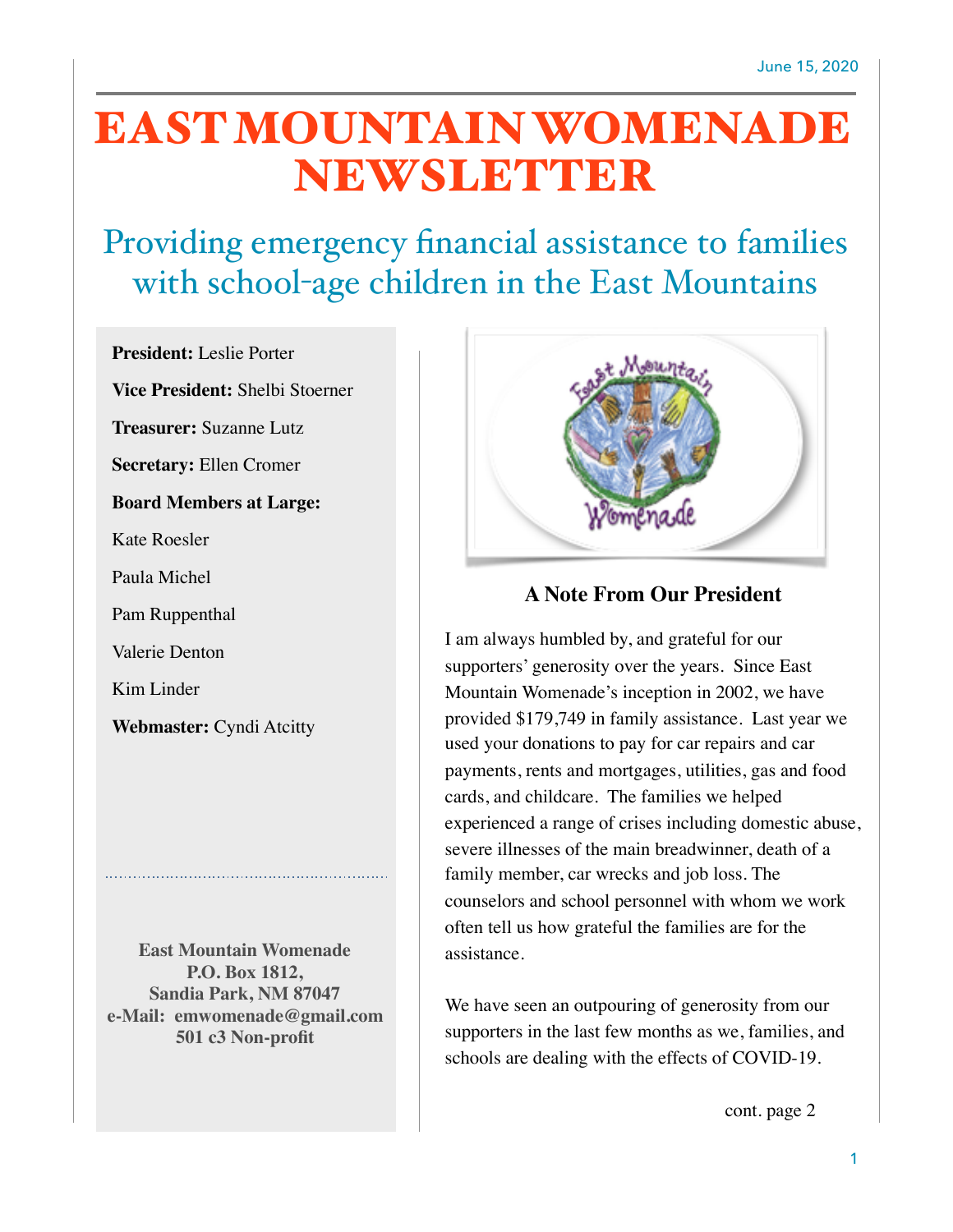

### Meetings Take On A New Format

This Spring, we realized that with families self isolating due to COVID-19, there might be more needs than usual and we wanted to be available if anyone needed assistance. So, we started meeting over Zoom. Our plan became one of outreach. Over the years we have been able to build a good relationship with the east mountain school community. So, although, no one was at the schools working, we were able to communicate with school staff as needed and will continue to reach out over the summer and into the fall as students return in some format to the their schools.

A Note From Our President cont.

Schools have been closed, thus limiting our access to all families in need. We expect, when the schools open up next fall, we will see an upsurge in needs. We have helped several families in the last few weeks with phone bills and car repairs. We will continue to support our community and families as much as possible.

Thank you very much for all you do to help our families in need.

Leslie Porter



#### **Amazon Smile Helps!**

Did you know that you can donate to East Mountain Womenade each time you use Amazon? Just designate us as your Amazon Smile choice. Each time you log in to Amazon, type in [smile.amazon.com](http://smile.amazon.com) and your account will open under Amazon Smile. A portion of your purchase price will automatically be donated. Last year we received \$113 through Amazon Smile! Every dollar helps families in our community!